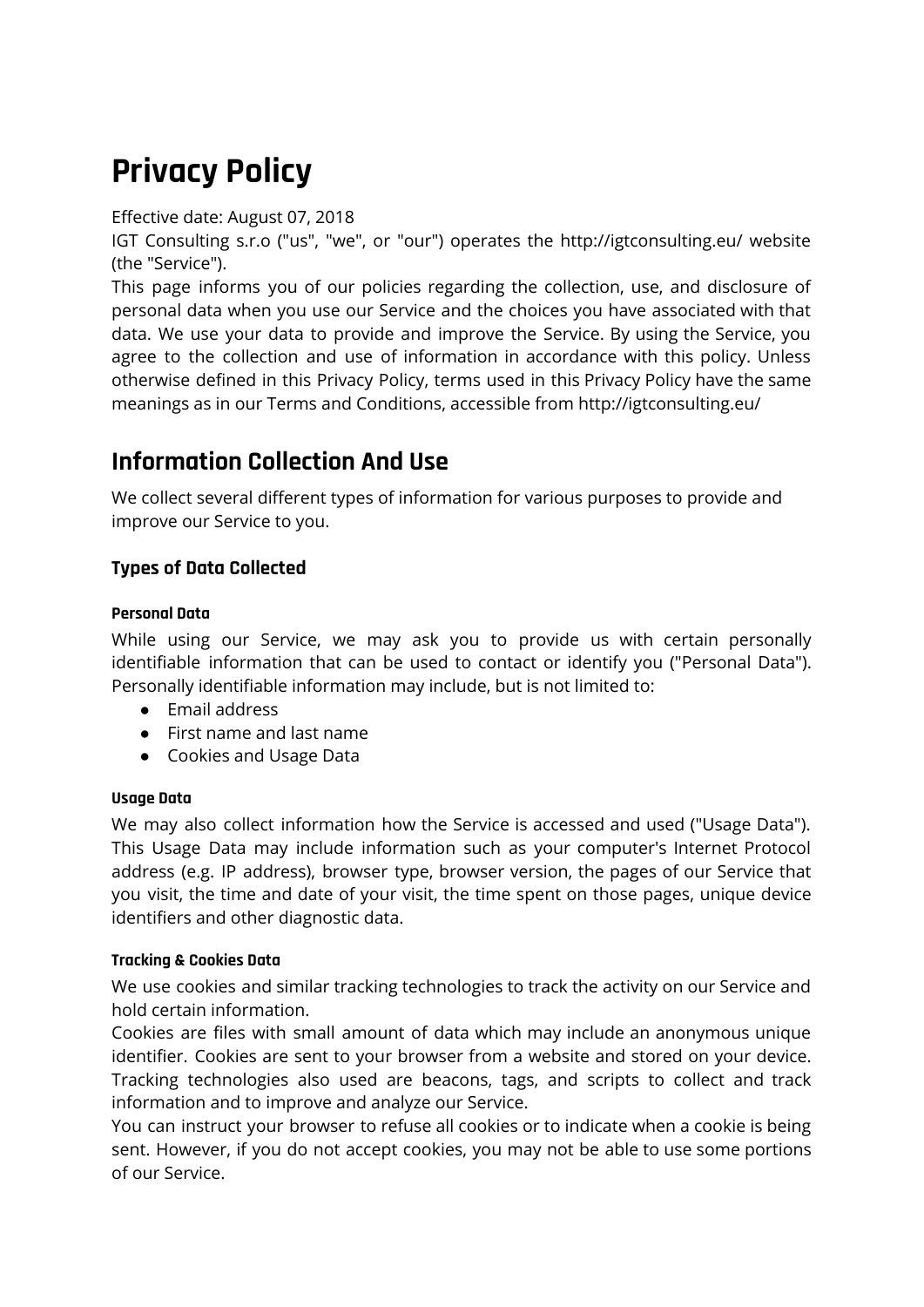Examples of Cookies we use:

- **Session Cookies.** We use Session Cookies to operate our Service.
- **Preference Cookies.** We use Preference Cookies to remember your preferences and various settings.
- **Security Cookies.** We use Security Cookies for security purposes.

### **Use of Data**

IGT Consulting s.r.o uses the collected data for various purposes:

- To provide and maintain the Service
- To notify you about changes to our Service
- To allow you to participate in interactive features of our Service when you choose to do so
- To provide customer care and support
- To provide analysis or valuable information so that we can improve the Service
- To monitor the usage of the Service
- To detect, prevent and address technical issues

# **Transfer Of Data**

Your information, including Personal Data, may be transferred to — and maintained on — computers located outside of your state, province, country or other governmental jurisdiction where the data protection laws may differ than those from your jurisdiction. If you are located outside Slovakia and choose to provide information to us, please note that we transfer the data, including Personal Data, to Slovakia and process it there. Your consent to this Privacy Policy followed by your submission of such information represents your agreement to that transfer.

IGT Consulting s.r.o will take all steps reasonably necessary to ensure that your data is treated securely and in accordance with this Privacy Policy and no transfer of your Personal Data will take place to an organization or a country unless there are adequate controls in place including the security of your data and other personal information.

# **Disclosure Of Data**

### **Legal Requirements**

IGT Consulting s.r.o may disclose your Personal Data in the good faith belief that such action is necessary to:

- To comply with a legal obligation
- To protect and defend the rights or property of IGT Consulting s.r.o
- To prevent or investigate possible wrongdoing in connection with the Service
- To protect the personal safety of users of the Service or the public
- To protect against legal liability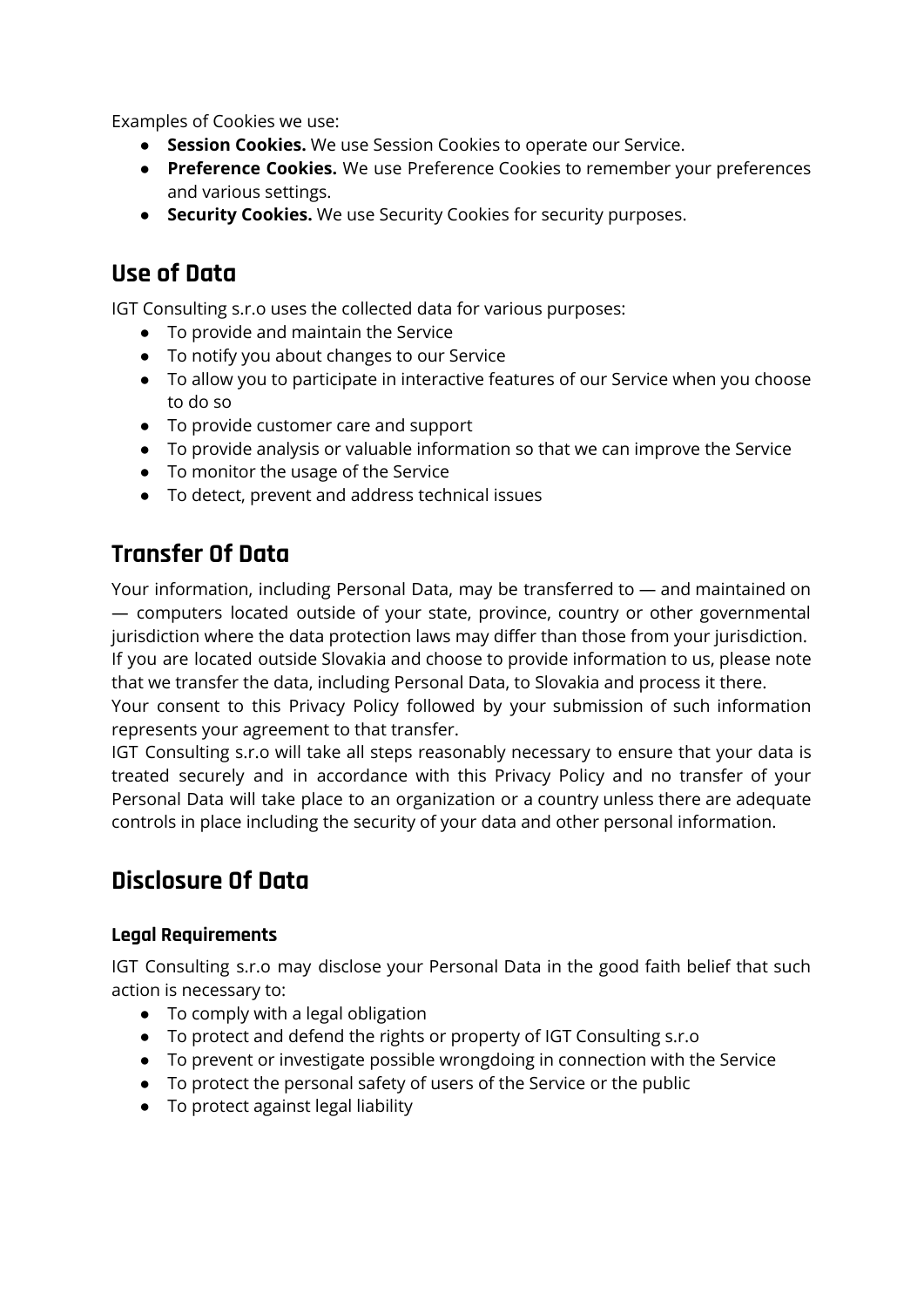### **Security Of Data**

The security of your data is important to us, but remember that no method of transmission over the Internet, or method of electronic storage is 100% secure. While we strive to use commercially acceptable means to protect your Personal Data, we cannot guarantee its absolute security.

### **Service Providers**

We may employ third party companies and individuals to facilitate our Service ("Service Providers"), to provide the Service on our behalf, to perform Service-related services or to assist us in analyzing how our Service is used.

These third parties have access to your Personal Data only to perform these tasks on our behalf and are obligated not to disclose or use it for any other purpose.

### **Analytics**

We may use third-party Service Providers to monitor and analyze the use of our Service.

- **Google Analytics**
- Google Analytics is a web analytics service offered by Google that tracks and reports website traffic. Google uses the data collected to track and monitor the use of our Service. This data is shared with other Google services. Google may use the collected data to contextualize and personalize the ads of its own advertising network.
- You can opt-out of having made your activity on the Service available to Google Analytics by installing the Google Analytics opt-out browser add-on. The add-on prevents the Google Analytics JavaScript (ga.js, analytics.js, and dc.js) from sharing information with Google Analytics about visits activity.
- For more information on the privacy practices of Google, please visit the Google Privacy & Terms web page[:](https://policies.google.com/privacy?hl=en) <https://policies.google.com/privacy?hl=en>

# **Links To Other Sites**

Our Service may contain links to other sites that are not operated by us. If you click on a third party link, you will be directed to that third party's site. We strongly advise you to review the Privacy Policy of every site you visit.

We have no control over and assume no responsibility for the content, privacy policies or practices of any third party sites or services.

# **Children's Privacy**

Our Service does not address anyone under the age of 18 ("Children").

We do not knowingly collect personally identifiable information from anyone under the age of 18. If you are a parent or guardian and you are aware that your Children has provided us with Personal Data, please contact us. If we become aware that we have